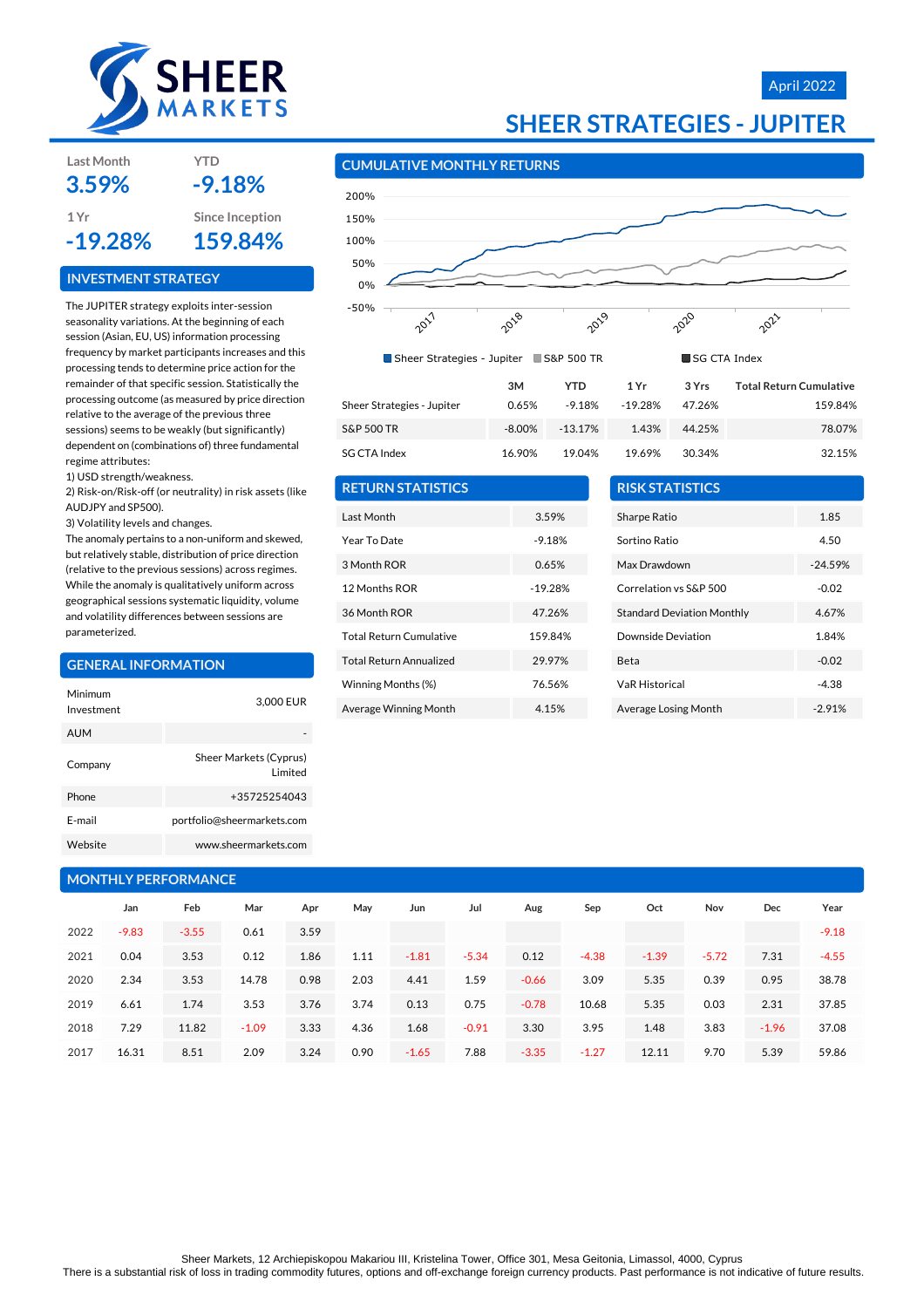

# April 2022

#### **RETURN REPORT**

| Period   | <b>Best</b> | Worst    | Average | Median | Last     |
|----------|-------------|----------|---------|--------|----------|
| 1 Month  | 16.31       | $-9.83$  | 2.50    | 1.95   | 3.59     |
| 3 Months | 27.20       | $-12.77$ | 6.95    | 6.65   | 0.65     |
| 6 Months | 45.22       | $-18.52$ | 14.11   | 15.65  | $-7.59$  |
| 1 Year   | 60.93       | $-21.50$ | 30.96   | 36.48  | $-19.28$ |
| 2 Years  | 96.94       | 0.81     | 65.41   | 73.72  | 3.42     |
| 3 Years  | 134.79      | 47.26    | 99.27   | 99.38  | 47.26    |
| 5 Years  | 169.02      | 129.34   | 140.35  | 130.82 | 129.69   |

#### **DRAWDOWN REPORT**

|   |          |                | No. Depth (%) Length (Months) Recovery (Months) Start date End date |         |         |
|---|----------|----------------|---------------------------------------------------------------------|---------|---------|
| 1 | $-24.59$ | 9              | 0                                                                   | 06/2021 |         |
| 2 | $-4.62$  | $\overline{2}$ | 1                                                                   | 08/2017 | 10/2017 |
| 3 | $-1.96$  | 1              | $\mathbf{1}$                                                        | 12/2018 | 01/2019 |
| 4 | $-1.65$  | $\mathbf{1}$   | $\mathbf{1}$                                                        | 06/2017 | 07/2017 |
| 5 | $-1.09$  | 1              |                                                                     | 03/2018 | 04/2018 |



۵ SG CTA Index



# **VOLATILITY (12 MONTHS ROLLING)**

# **SHEER STRATEGIES - JUPITER**

**DISTRIBUTION OF MONTHLY RETURNS**



Sheer Strategies - Jupiter S&P 500 TR SG CTA Index

#### **DRAWDOWN**



Sheer Strategies - Jupiter S&P 500 TR SG CTA Index



# Sheer Strategies - Jupiter S&P 500 TR SG CTA Index

### **DOWN CAPTURE VS. S&P 500 TR**



<sup>■</sup> Sheer Strategies - Jupiter ■ S&P 500 TR ■ SG CTA Index